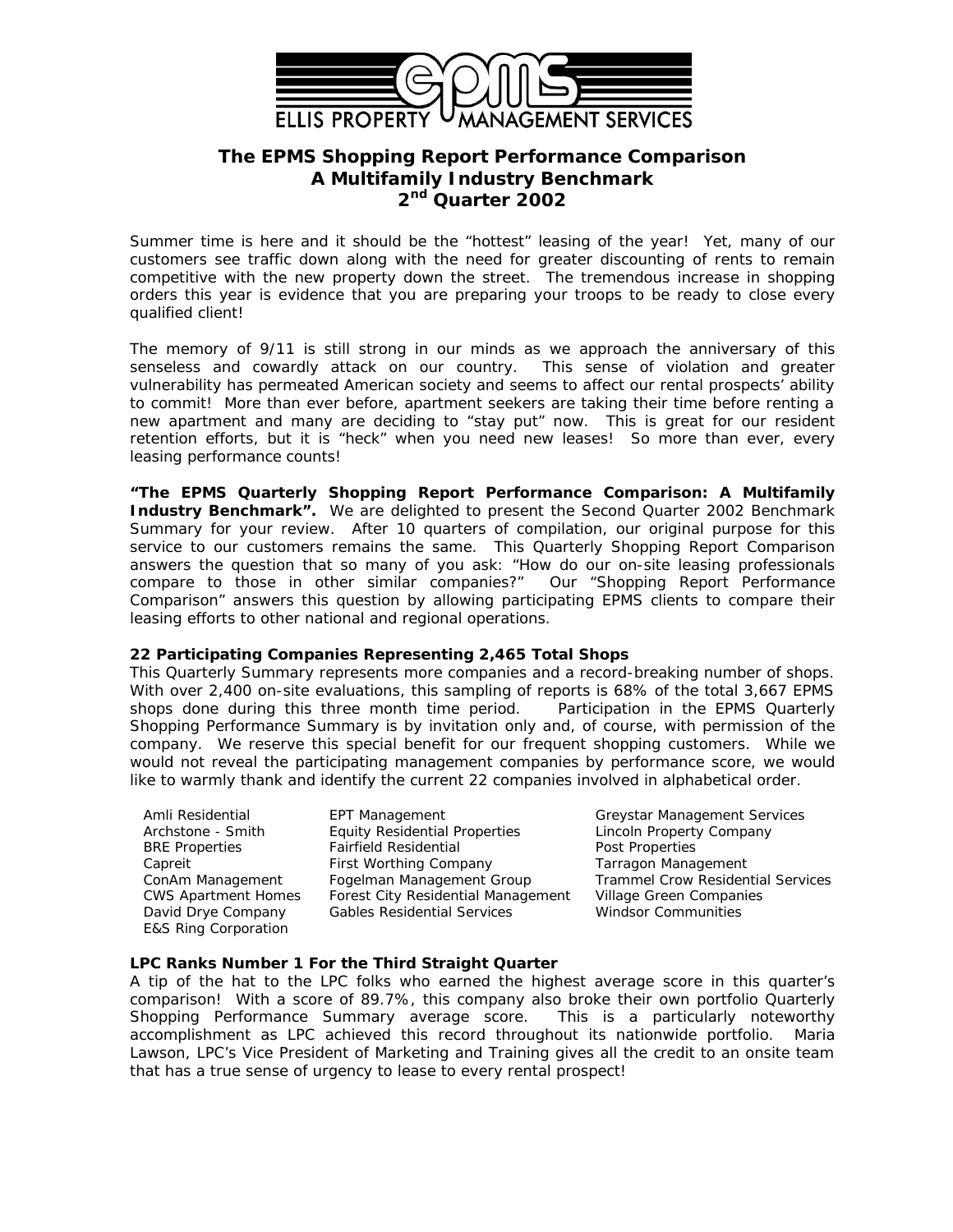#### **Shopping Scores Still Push Up Slightly!**

While the increase is just a tenth of a point, this Second Quarter, 2002 EPMS *Shopping Report Performance Comparison* sets a new all time average record at 83.7%. And this was achieved with an even higher number of shops in the comparison. Perhaps most significant, this second quarter's average did not drop below the first quarter's score as we seen the past two years. The previous eight-quarter trend has indicated significant average score dips in the busy spring and summer (second and third) quarters only to see rebounds in the first and last quarters of each year. Has the continued sluggish market and decrease in demand created an increased sense of urgency among our on-site heroes? The comparison chart below seems to indicate such a trend.



In past comparisons we have speculated that the EPMS average shopping scores decrease each second and third quarter because rental prospect traffic increases. When traffic is brisk and the leasing offices are hectic, it is possible that the on-site leasing professionals subconsciously (or purposely) "cherry pick" from the greater volume of traffic that comes through the door. This second quarter, 2002, record average score bucks the trend and seems to indicate a more intensive and focused leasing effort. And why not? A slowdown in job growth combined with affordable single-family homes (in many markets!) and low mortgage rates has lessened apartment demand throughout the country.

The current Dallas/Fort Worth market exemplifies this summer's intensified competition for a smaller pool of renters. While market or "asking" rents have seen a slight increase, the share of Dallas/Ft. Worth apartment communities offering concessions rose to 85%, up from 53% a year ago. We see similar scenarios in most other major apartment markets. The response to these market conditions has seemed to rally the on-site troops to a more purposeful and powerful leasing presentation.

**Urgency Questions Average is Higher –** While all 10 questions of the EPMS *Shopping Report Performance Comparison* are important and reveal the depth and skills of the individual presentation, two of the 10 especially show the sense of URGENCY communicated by the leasing professional. Those two questions are:

- **#1 –** Did the consultant attempt to set an appointment?
- **#9 –** Did the consultant ask you to leave a deposit?

The Second Quarter 2002 Benchmark averages show these questions to be answered in the affirmative at the highest and second highest percentage in the history of the comparison. 83% of the 2,465 leasing professionals shopped for this quarter's comparison DID attempt to set an appointment with their telephone rental prospect! This is the highest ever except for last quarter's 83.2%. In another urgency indicator question, a record 57.2% of all participants asked the shopper directly to leave a deposit. The response to these two questions in particular point to the heighten sense of urgency revealed in the benchmark comparison summary.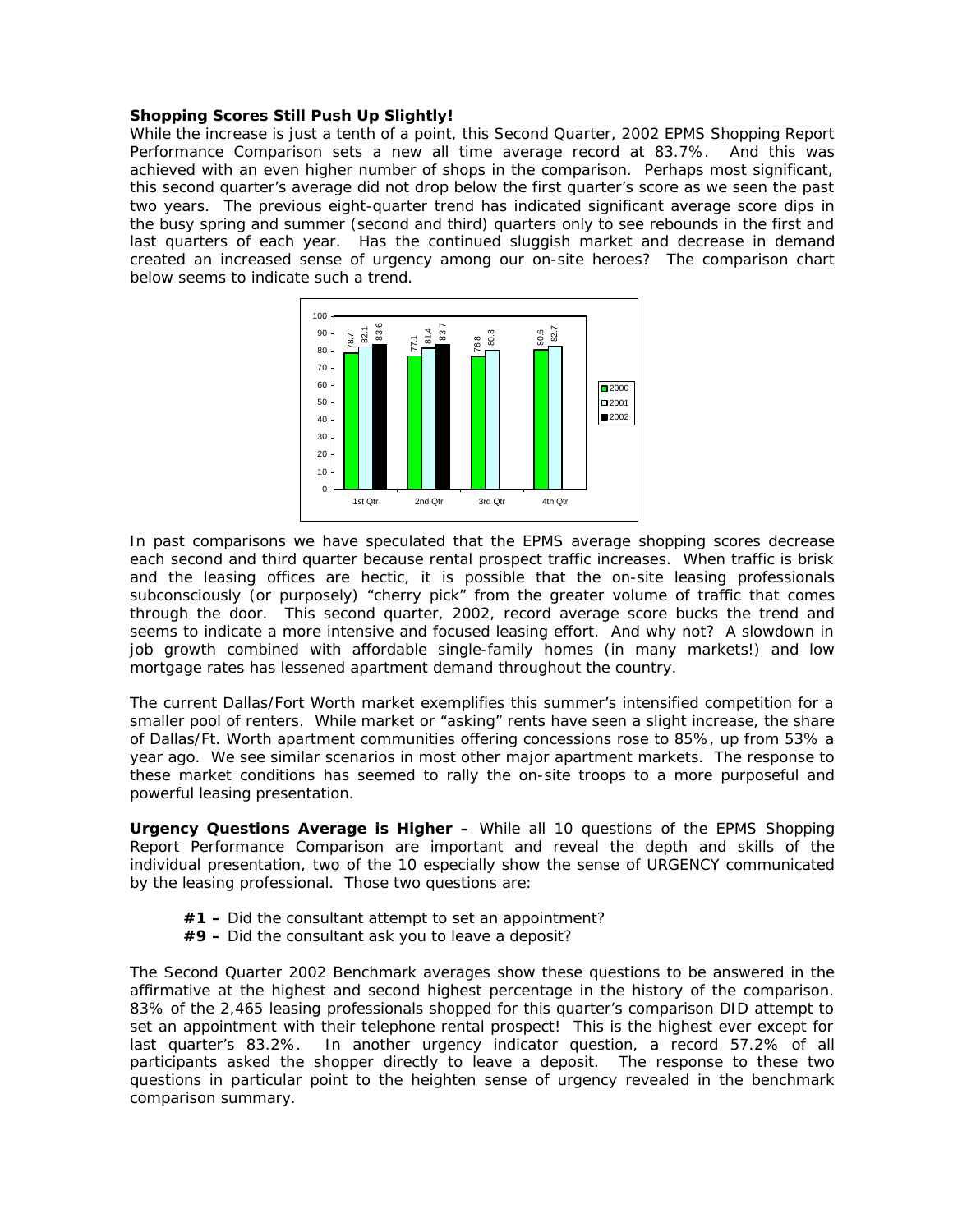Overall, scores of companies that maintain their participation in the EPMS *Quarterly Shopping Performance Summary* continue to rise. We salute those organizations that are using the performance information gained through their shopping program to tweak their training efforts. The companies who score the highest averages tend to be those who also use the shopping reports as training and corrective feedback tools. By taking a positive and upbeat approach toward shopping reports, these companies are motivating their leasing professionals to higher levels of performance. And while the increased shopping scores are a desired byproduct of these focused training efforts, the greatest reward is more new residents with less leasing incentives and higher rental rates.

The *EPMS Shopping Report Performance Summary* is an excellent tool to help you shape your company training programs to address specific strengths and weaknesses of your Leasing Professionals.

Ellis Property Management Services (EPMS), AMO, has been providing comprehensive, executive-ready shopping reports nationwide for more than 18 years. Our references include some of the largest and most well-known property management companies in the country. Shopping reports are the foundation of our company! EPMS also provides an array of training seminars, education curriculum design, and consulting that can impact leasing performance and effectiveness. For more information on EPMS' services, please contact Joanna Ellis, CAPS at (972) 256-3767 or by email, jellis@epmsonline.com. You can also visit our web site, www.epmsonline.com.